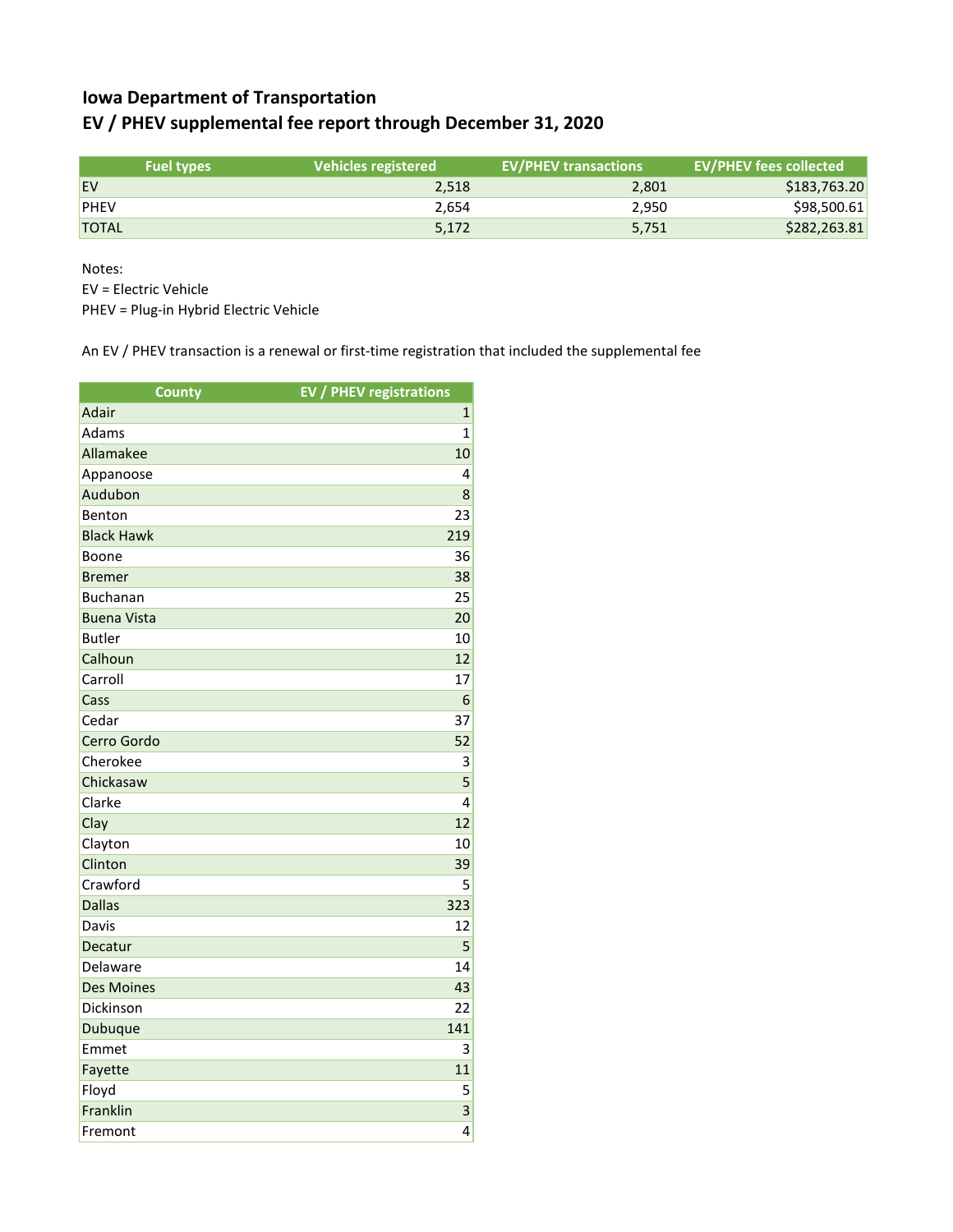| Greene        | 11             |
|---------------|----------------|
| Grundy        | 10             |
| Guthrie       | 12             |
| Hamilton      | 24             |
| Hancock       | $\overline{7}$ |
| Hardin        | 8              |
| Harrison      | 15             |
| Henry         | 18             |
| Howard        | 5              |
| Humboldt      | 10             |
| Ida           | $\overline{2}$ |
| lowa          | 13             |
| Jackson       | 14             |
| Jasper        | 51             |
| Jefferson     | 63             |
| Johnson       | 587            |
| Jones         | 11             |
| Keokuk        | 8              |
| Kossuth       | 9              |
| Lee           | 36             |
| Linn          | 499            |
| Louisa        | 9              |
| Lucas         | 3              |
| Lyon          | 4              |
| Madison       | 32             |
| Mahaska       | 11             |
| Marion        | 39             |
| Marshall      | 38             |
| <b>Mills</b>  | 13             |
| Mitchell      | 9              |
| Monona        | 7              |
| Monroe        | $\overline{2}$ |
| Montgomery    | $\overline{7}$ |
| Muscatine     | 49             |
| Obrien        | 6              |
| Osceola       | 3              |
| Page          | 12             |
| Palo Alto     | 3              |
| Plymouth      | 19             |
| Pocahontas    | 9              |
| Polk          | 1,190          |
| Pottawattamie | 104            |
| Poweshiek     | 23             |
| Ringgold      | 3              |
| Sac           | 12             |
| Scott         | 330            |
| Shelby        | 13             |
| Sioux         | 15             |
| Story         | 273            |
| Tama          | 6              |
| Taylor        | 3              |